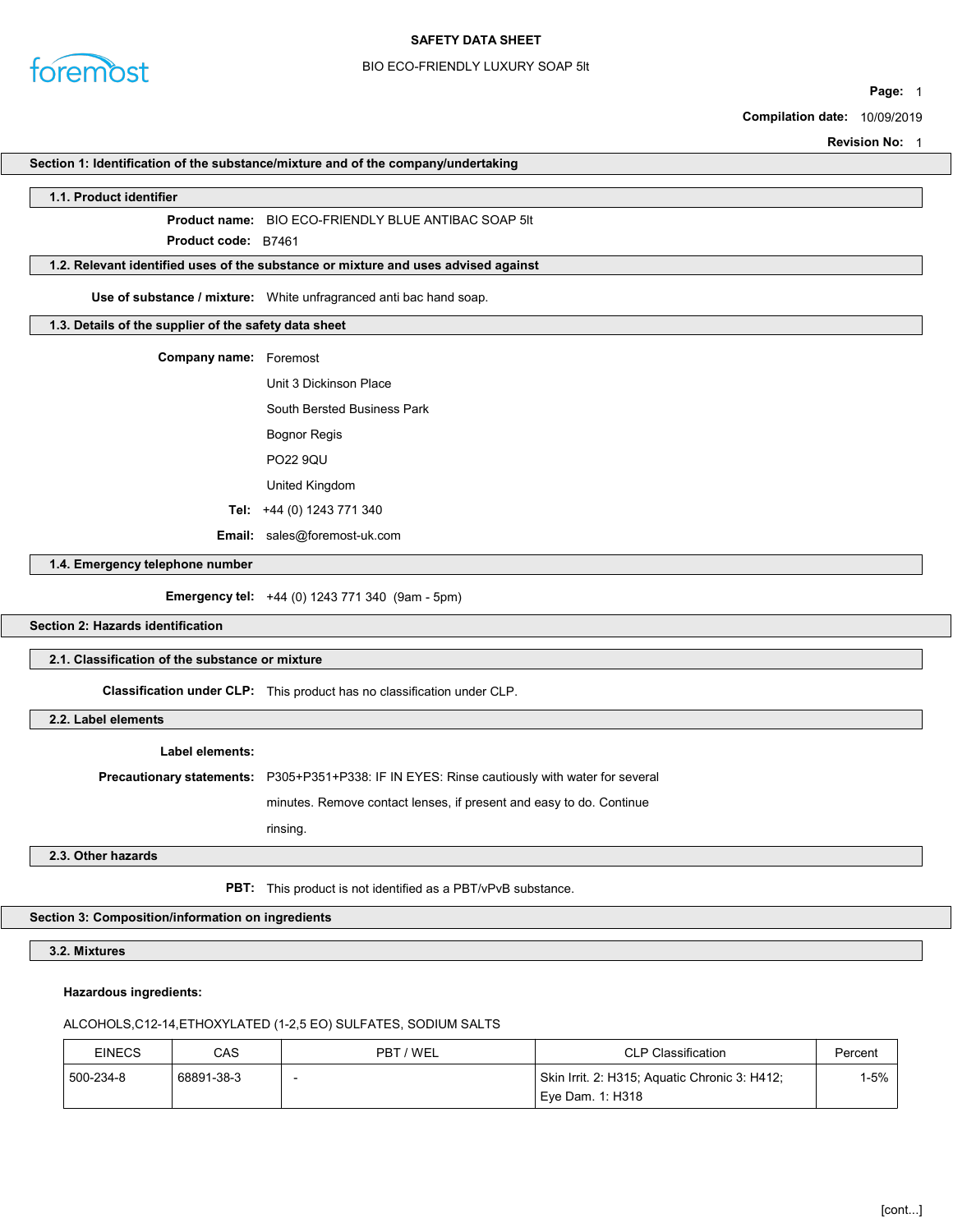## BIO ECO-FRIENDLY LUXURY SOAP 5lt

|                                                                  |                                                                                                |                                           | Page: 2  |
|------------------------------------------------------------------|------------------------------------------------------------------------------------------------|-------------------------------------------|----------|
| COCAMIDOPROPYL BETAINE                                           |                                                                                                |                                           |          |
| 931-296-8<br>$\overline{\phantom{a}}$                            | -                                                                                              | Eye Dam. 1: H318; Aquatic Chronic 3: H412 | $1 - 5%$ |
| <b>Section 4: First aid measures</b>                             |                                                                                                |                                           |          |
| 4.1. Description of first aid measures                           |                                                                                                |                                           |          |
|                                                                  | Skin contact: Not applicable.                                                                  |                                           |          |
|                                                                  | Eye contact: Bathe the eye with running water for 15 minutes.                                  |                                           |          |
|                                                                  | Ingestion: Wash out mouth with water. Consult a doctor.                                        |                                           |          |
|                                                                  | Inhalation: Not applicable.                                                                    |                                           |          |
| 4.2. Most important symptoms and effects, both acute and delayed |                                                                                                |                                           |          |
|                                                                  | Skin contact: No symptoms.                                                                     |                                           |          |
|                                                                  | Eye contact: There may be irritation and redness. There may be pain and redness.               |                                           |          |
|                                                                  | Ingestion: There may be soreness and redness of the mouth and throat.                          |                                           |          |
|                                                                  | Inhalation: No symptoms.                                                                       |                                           |          |
|                                                                  | Delayed / immediate effects: Immediate effects can be expected after short-term exposure.      |                                           |          |
|                                                                  | 4.3. Indication of any immediate medical attention and special treatment needed                |                                           |          |
| Immediate / special treatment: Not applicable.                   |                                                                                                |                                           |          |
| Section 5: Fire-fighting measures                                |                                                                                                |                                           |          |
| 5.1. Extinguishing media                                         |                                                                                                |                                           |          |
|                                                                  | Extinguishing media: Suitable extinguishing media for the surrounding fire should be used. Use |                                           |          |
|                                                                  | water spray to cool containers.                                                                |                                           |          |
| 5.2. Special hazards arising from the substance or mixture       |                                                                                                |                                           |          |
| Exposure hazards: Not applicable.                                |                                                                                                |                                           |          |
| 5.3. Advice for fire-fighters                                    |                                                                                                |                                           |          |
|                                                                  | Advice for fire-fighters: Wear self-contained breathing apparatus. Wear protective clothing to |                                           |          |
|                                                                  | prevent contact with skin and eyes.                                                            |                                           |          |
| Section 6: Accidental release measures                           |                                                                                                |                                           |          |
|                                                                  | 6.1. Personal precautions, protective equipment and emergency procedures                       |                                           |          |
|                                                                  | Personal precautions: Refer to section 8 of SDS for personal protection details.               |                                           |          |
| 6.2. Environmental precautions                                   |                                                                                                |                                           |          |
| Environmental precautions: Not applicable.                       |                                                                                                |                                           |          |
| 6.3. Methods and material for containment and cleaning up        |                                                                                                |                                           |          |
|                                                                  | Clean-up procedures: Wash the spillage site with large amounts of water.                       |                                           |          |
| 6.4. Reference to other sections                                 |                                                                                                |                                           |          |
| Reference to other sections: Refer to section 8 of SDS.          |                                                                                                |                                           |          |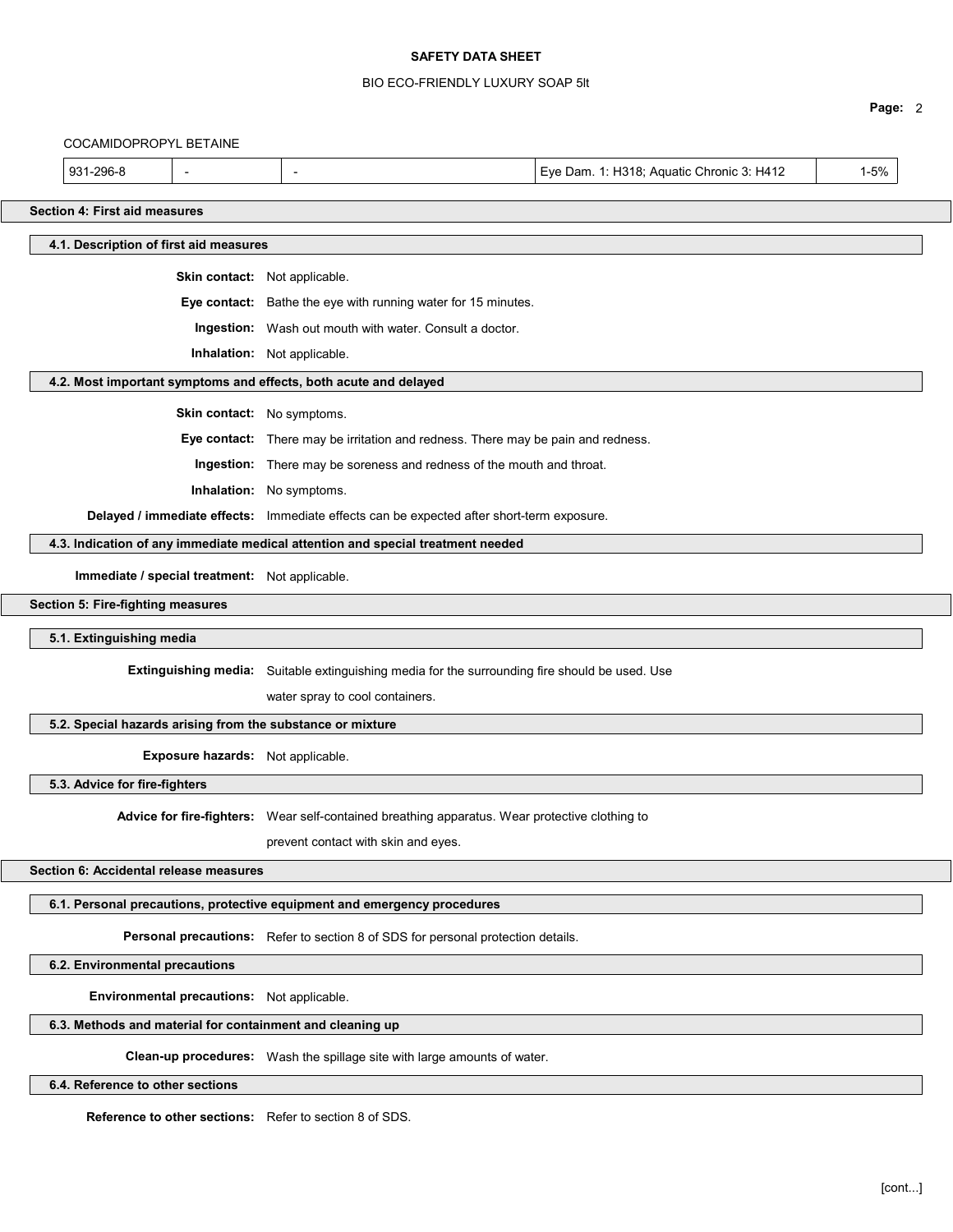### BIO ECO-FRIENDLY LUXURY SOAP 5lt

## Section 7: Handling and storage

## 7.1. Precautions for safe handling

Handling requirements: Not applicable.

## 7.2. Conditions for safe storage, including any incompatibilities

Storage conditions: Store in a cool, well ventilated area.

7.3. Specific end use(s)

Specific end use(s): No data available.

Section 8: Exposure controls/personal protection

8.1. Control parameters

Workplace exposure limits: No data available.

DNEL/PNEC Values

DNEL / PNEC No data available.

8.2. Exposure controls

Engineering measures: Not applicable. Respiratory protection: Not applicable. Hand protection: Not applicable. Eye protection: Not applicable.

Skin protection: Not applicable.

Section 9: Physical and chemical properties

#### 9.1. Information on basic physical and chemical properties

| <b>State: Liquid</b>                                    |                                                |                                                  |                           |
|---------------------------------------------------------|------------------------------------------------|--------------------------------------------------|---------------------------|
| <b>Colour: White</b>                                    |                                                |                                                  |                           |
|                                                         | <b>Odour:</b> Odourless                        |                                                  |                           |
| <b>Evaporation rate:</b> No data available.             |                                                |                                                  |                           |
|                                                         | <b>Oxidising:</b> No data available.           |                                                  |                           |
| Solubility in water: Soluble                            |                                                |                                                  |                           |
|                                                         | Viscosity: No data available.                  |                                                  |                           |
| Boiling point/range°C: No data available.               |                                                | <b>Melting point/range C:</b> No data available. |                           |
| <b>Flammability limits %: lower:</b> No data available. |                                                |                                                  | upper: No data available. |
|                                                         | Flash point <sup>°</sup> C: No data available. | Part.coeff. n-octanol/water: No data available.  |                           |
| Autoflammability°C: No data available.                  |                                                | Vapour pressure: No data available.              |                           |
|                                                         | Relative density: No data available.           |                                                  | $pH: 5.0-6.0$             |
|                                                         | VOC g/I: No data available.                    |                                                  |                           |

9.2. Other information

**Other information:** No data available.

Page: 3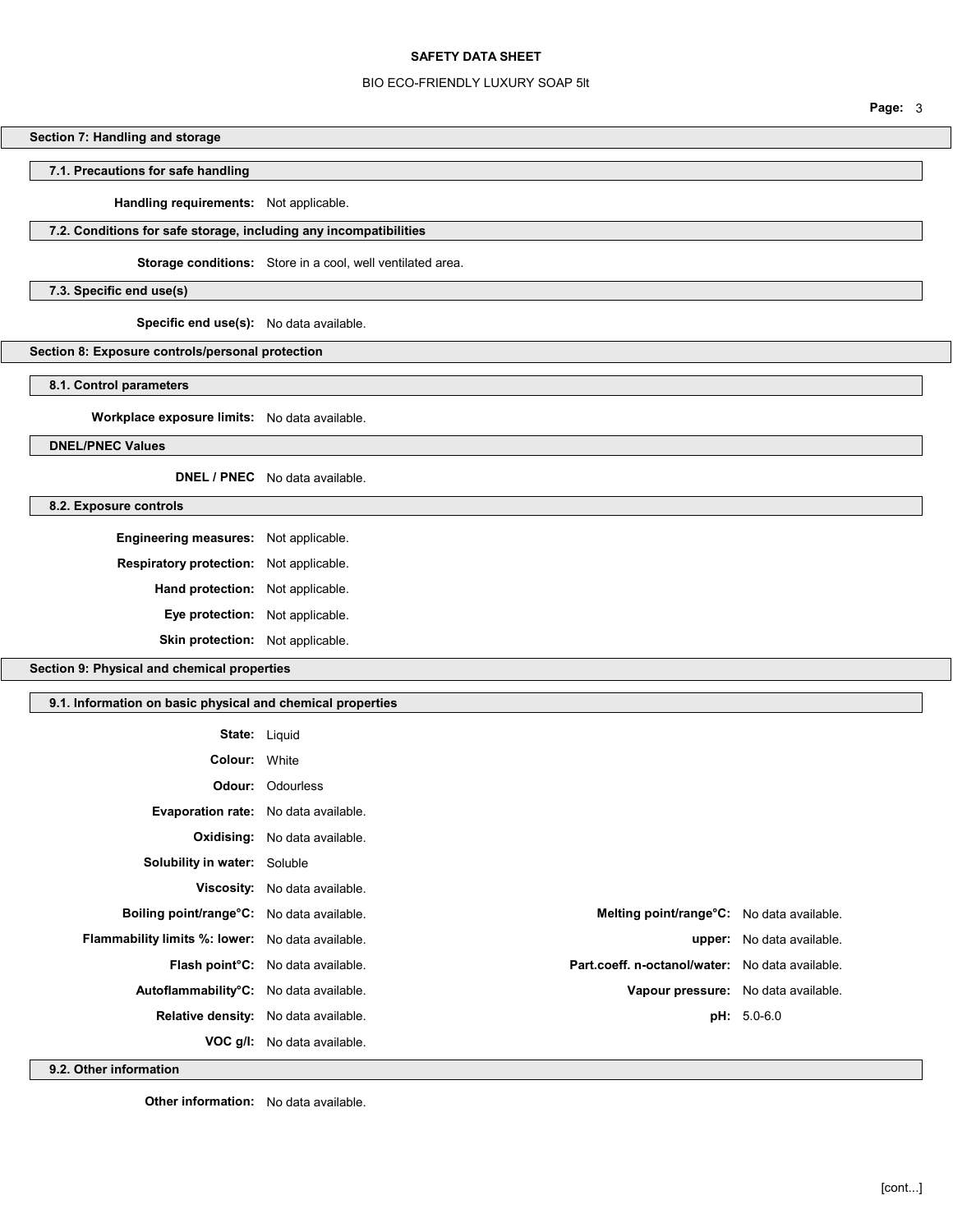### BIO ECO-FRIENDLY LUXURY SOAP 5lt

## Section 10: Stability and reactivity

10.1. Reactivity

Reactivity: Stable under recommended transport or storage conditions.

## 10.2. Chemical stability

Chemical stability: Stable under normal conditions.

### 10.3. Possibility of hazardous reactions

Hazardous reactions: Hazardous reactions will not occur under normal transport or storage

conditions. Decomposition may occur on exposure to conditions or materials

listed below.

10.4. Conditions to avoid

Conditions to avoid: Heat.

10.5. Incompatible materials

Materials to avoid: Not applicable.

### 10.6. Hazardous decomposition products

Haz. decomp. products: No data available.

Section 11: Toxicological information

### 11.1. Information on toxicological effects

#### Excluded hazards for substance:

| Hazard                         | Route                    | <b>Basis</b>          |
|--------------------------------|--------------------------|-----------------------|
| Acute toxicity (ac. tox. 4)    | ۰                        | No hazard: calculated |
| Acute toxicity (ac. tox. 3)    |                          | No hazard: calculated |
| Acute toxicity (ac. tox. 2)    |                          | No hazard: calculated |
| Acute toxicity (ac. tox. 1)    | ۰                        | No hazard: calculated |
| Skin corrosion/irritation      | $\blacksquare$           | No hazard: calculated |
| Serious eye damage/irritation  | $\overline{\phantom{0}}$ | No hazard: calculated |
| Respiratory/skin sensitisation |                          | No hazard: calculated |
| Germ cell mutagenicity         |                          | No hazard: calculated |
| Carcinogenicity                | ۰                        | No hazard: calculated |
| Reproductive toxicity          |                          | No hazard: calculated |
| STOT-single exposure           | $\overline{\phantom{0}}$ | No hazard: calculated |
| STOT-repeated exposure         |                          | No hazard: calculated |
| Aspiration hazard              |                          | No hazard: calculated |

Symptoms / routes of exposure

Skin contact: No symptoms.

Eye contact: There may be irritation and redness. There may be pain and redness.

Ingestion: There may be soreness and redness of the mouth and throat.

Inhalation: No symptoms.

Page: 4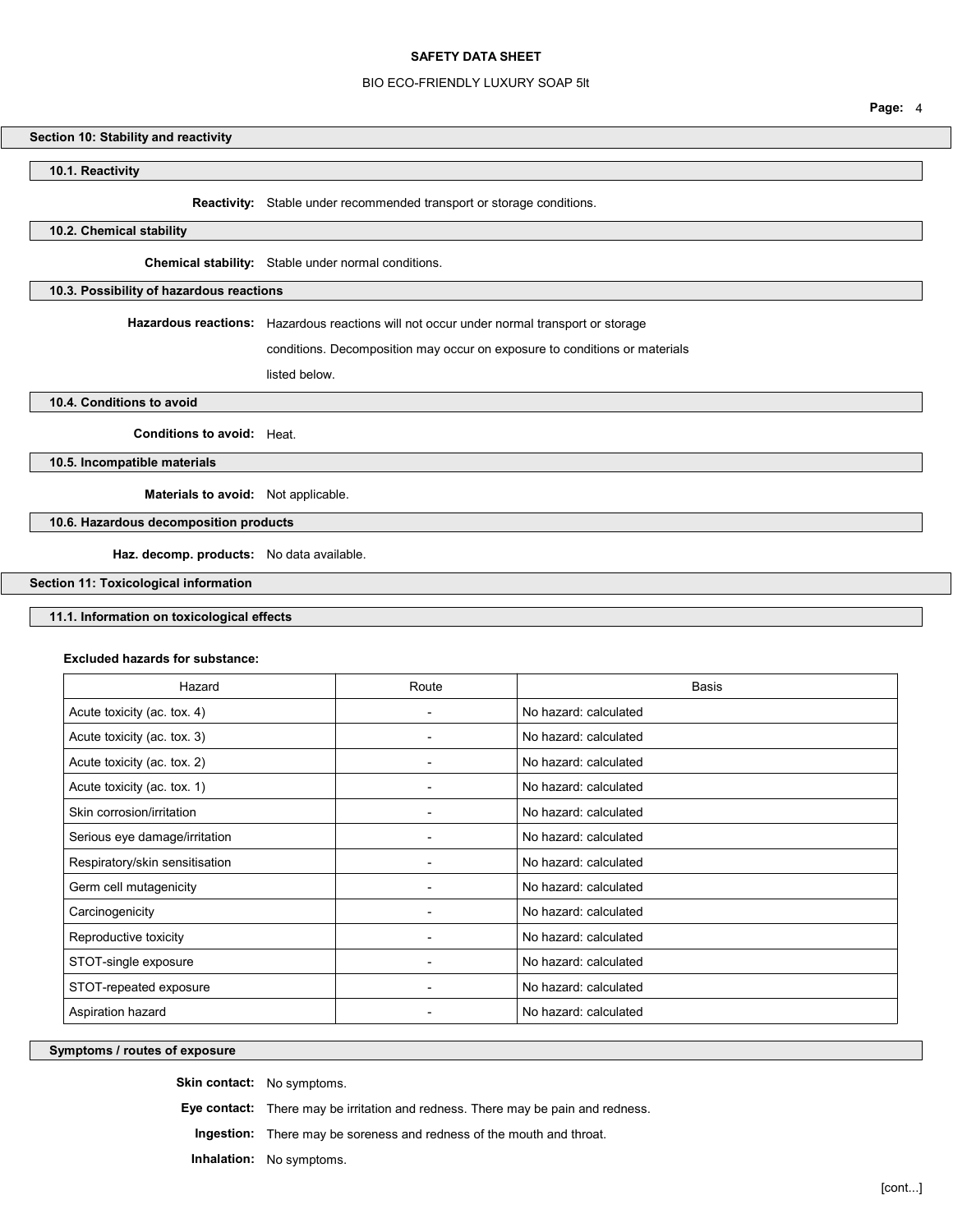### BIO ECO-FRIENDLY LUXURY SOAP 5lt

Delayed / immediate effects: Immediate effects can be expected after short-term exposure.

#### Section 12: Ecological information

12.1. Toxicity

Ecotoxicity values: No data available.

## 12.2. Persistence and degradability

Persistence and degradability: Biodegradable.

### 12.3. Bioaccumulative potential

Bioaccumulative potential: No bioaccumulation potential.

12.4. Mobility in soil

Mobility: Readily absorbed into soil.

## 12.5. Results of PBT and vPvB assessment

PBT identification: This product is not identified as a PBT/vPvB substance.

12.6. Other adverse effects

Other adverse effects: Negligible ecotoxicity.

#### Section 13: Disposal considerations

13.1. Waste treatment methods

Disposal operations: Not applicable.

Disposal of packaging: Dispose of as normal industrial waste.

NB: The user's attention is drawn to the possible existence of regional or

national regulations regarding disposal.

#### Section 14: Transport information

Transport class: This product does not require a classification for transport.

Section 15: Regulatory information

## 15.1. Safety, health and environmental regulations/legislation specific for the substance or mixture

## Specific regulations: Not applicable.

15.2. Chemical Safety Assessment

# Section 16: Other information

## Other information

|                                                            | <b>Other information:</b> This safety data sheet is prepared in accordance with Commission       |
|------------------------------------------------------------|--------------------------------------------------------------------------------------------------|
|                                                            | Regulation (EU) No 2015/830.                                                                     |
|                                                            | * indicates text in the SDS which has changed since the last revision.                           |
| Phrases used in s.2 and s.3: H315: Causes skin irritation. |                                                                                                  |
|                                                            | H318: Causes serious eye damage.                                                                 |
|                                                            | H412: Harmful to aquatic life with long lasting effects.                                         |
|                                                            | Legal disclaimer: The above information is believed to be correct but does not purport to be all |

Page: 5